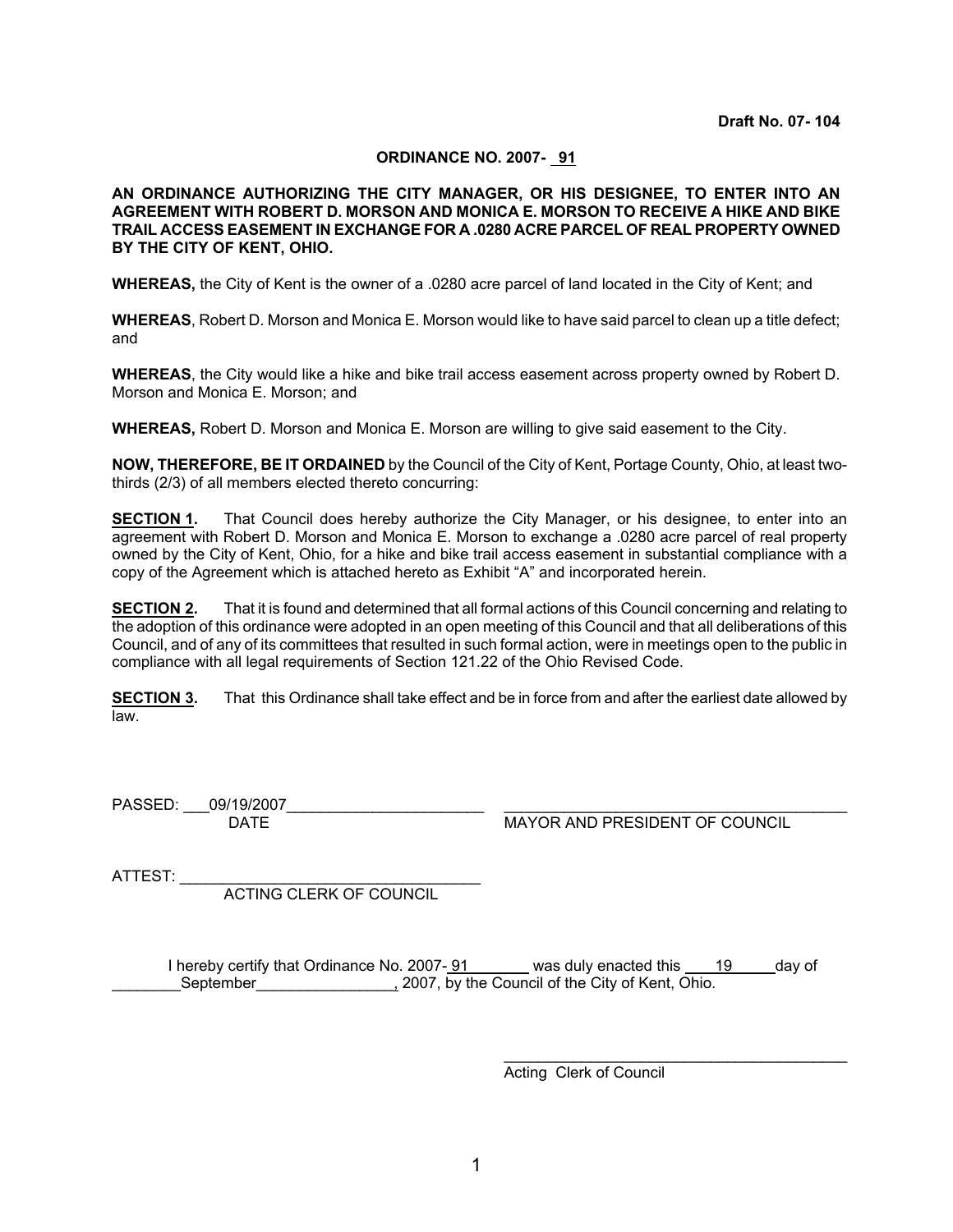# **EXHIBIT "A"**

# **AGREEMENT**

THIS AGREEMENT is made and entered into this day of  $\qquad \qquad , 2007$ 

by and among ROBERT D. MORSON and MONICA E. MORSON, (hereinafter "Morson") and the

CITY OF KENT, an Ohio municipal corporation (hereinafter "Kent").

#### **WITNESSETH, that:**

WHEREAS, Kent is the owner of a 0.0280 acre parcel of land located in the City of Kent, Portage County, Ohio, as more particularly described in Exhibit "1" attached hereto and made a part hereof; and

WHEREAS, Morson intends to grant a hike and bike trail access easement to the City attached hereto and described in Exhibit "2"; and

WHEREAS the parties have agreed that the transfer of the parcel and the granting of the easement will benefit both parties; and

WHEREAS, the City wants to obtain the hike and bike trail access easement as described in Exhibit "2", attached hereto and made a part hereof; and

WHEREAS, Morson needs the parcel described in Exhibit "1", attached hereto and made a part hereof, to clear the title to their property; and

NOW THEREFORE, for and in consideration of the foregoing premises, and the mutual covenants and agreements hereinafter set forth, the parties, intending to be legally bound, do hereby agree as follows:

### **1. PROPERTY EXCHANGE**

**1.1 Transfer by Kent.** Subject to the terms and conditions of this Agreement, Kent agrees to convey and transfer to Morson by general warranty deed, and Morson agrees to accept from Kent, that certain real property described in Exhibit "1", attached hereto and by reference made a part hereof, together with all easements, rights, interests, title and appurtenances thereto belonging.

**1.2** Morson and Kent agree that if Kent fails to fully comply with Subsection 1.1 hereof, Morson shall have no obligation or duty to perform any of its obligations under this Agreement.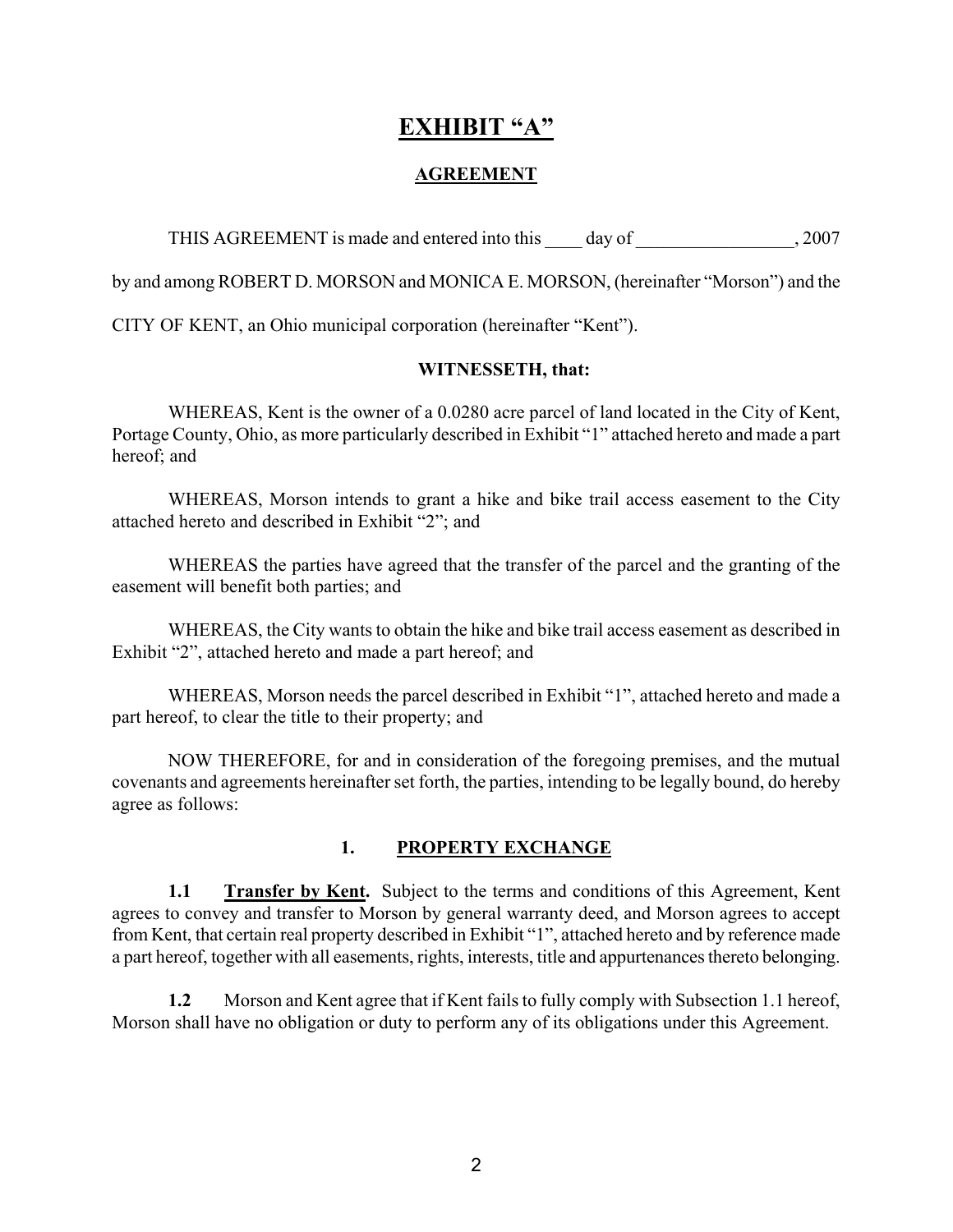#### **2. EASEMENTS**

**2.1 Easement for Drainage.** Upon execution of this Agreement, Morson agrees to convey and transfer to Kent, and Kent agrees to accept from Morson, a hike and bike trail access easement over and across that certain real estate described more particularly in Exhibit "2" as attached hereto and by reference made a part hereof.

#### **3. PRESENTATIONS AND WARRANTIES**

- **3.1 Kent.** Kent represents, warrants and agrees with Morson as follows:
- (a) The execution and delivery of this Agreement by Kent and the performance of the transactions herein contemplated by Kent have been duly authorized and approved by all necessary municipal authorities and will not violate the provisions of any regulation, ordinance or the decree or judgment of any court or governmental agency having jurisdiction over Kent.
- (b) There are no leases with respect to the occupancy of any of the property to be transferred by Kent hereunder.
- (c) There is no pending condemnation or similar proceeding affecting the property to be transferred by Kent hereunder or any portion thereof, and Kent has not received any written notice and has no knowledge that any such proceeding is contemplated.
- (d) To the best of Kent=s knowledge, no hazardous substances have been disposed on the properties to be transferred by Kent hereunder, and such properties are in compliance with all applicable environmental laws.
- (e) There are no adverse parties in possession of the property other than Morson, to be transferred by Kent hereunder or of any part thereof and no parties in possession thereof except Kent and Morson and no party has been granted any license, lease, or other right relating to the use or possession of such property.
- (f) There are no contracts or other obligations outstanding for the sale, exchange or transfer of the property to be transferred by Kent hereunder or any portion thereof.
- **3.2 Morson**. Morson represents, warrants and agrees with Kent as follows:
- (a) The execution and delivery of this Agreement by Morson and the performance of all transactions herein contemplated by Morson will not violate provisions of any regulation, ordinance or the decree or judgment of any court or governmental agency having jurisdiction over the property or Morson.

### **4. CLOSING**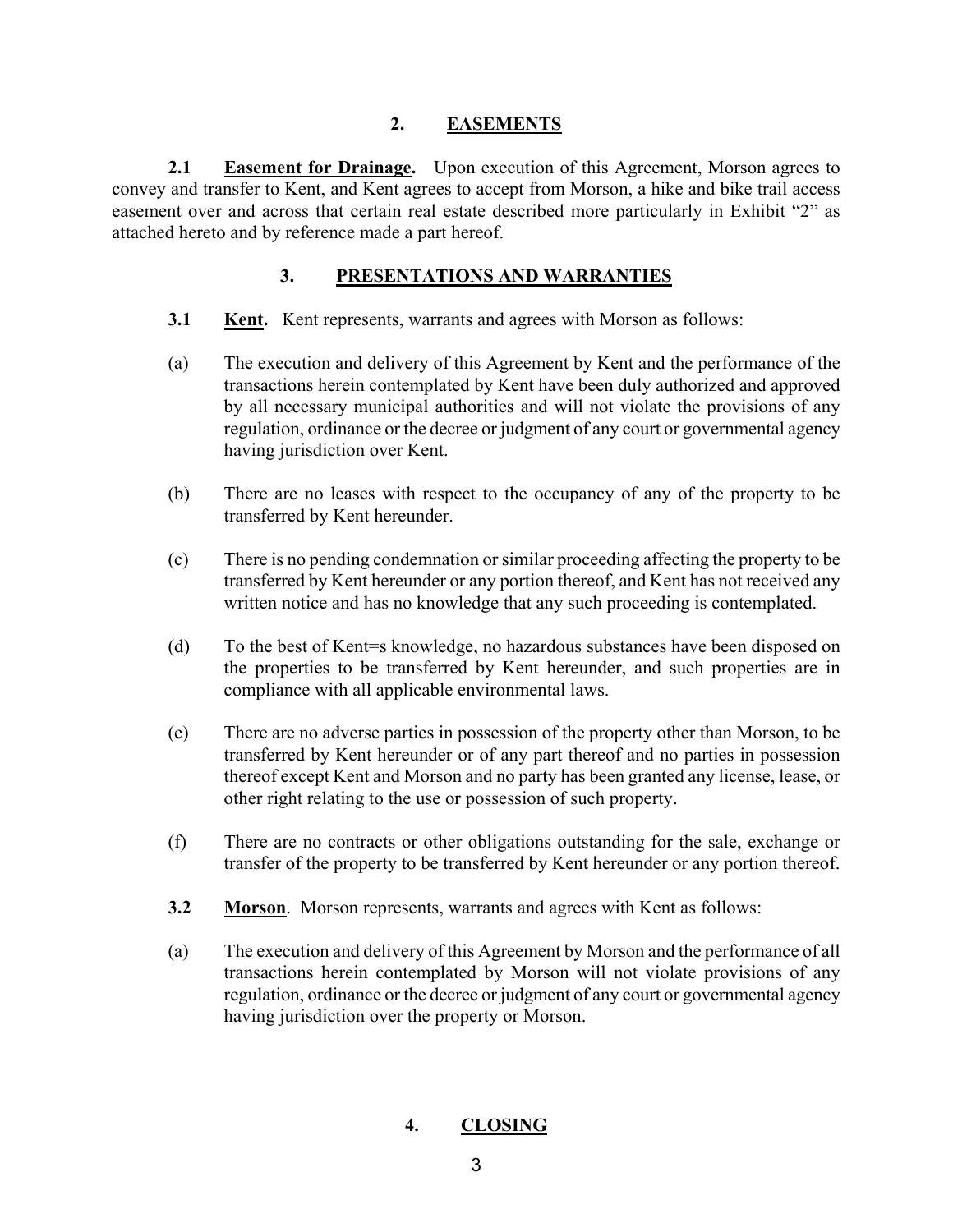**4.1 Time and Place of Closing**. The closing of this Agreement shall take place at the offices of Approved Statewide Title Co., 320 E. Main Street, Plaza East, Ravenna, Ohio 44266, (330 297-5754), or at such other place and later date as the parties shall mutually agree, but in no event later than the 30th day of October, 2007.

## **4.2 Documentation Prepared by Morson**

- (a) A General Warranty Deed to Parcel 1 as set forth in Subsection 1.1.
- (b) A grant of easement for stormwater as set forth in Subsection 2.
- (c) A consolidation transfer deed putting Morson's property in one legal description.

# **4.3 Events of Closing**.

- (a) At the closing, Kent shall deliver to Morson the fully executed deed prepared pursuant to Subsection 1.1 and Morson shall deliver to Kent the fully executed easement over Parcel 2 prepared pursuant to Subsection 2.1. Morson shall convey the quit-claim consolidation deed to the title company for filing.
- (b) As soon as practicable thereafter the Closing, and in no event later than the next business date after the Closing, both parties shall file the aforementioned deed and easement for record in Portage County, Ohio.

**4.4 Costs of Closing**. Kent and Morson agree to each pay one-half (1/2) of the fees for the recording of deed and the easement and the amount of any transfer and conveyance fees. The parties agree to keep accurate records of these costs and to make settlement and payment thereof from time to time in accordance with this subsection.

**4.5 Proration of Real Estate Taxes**. Real estate taxes and assessments, both special and general, levied or assessed on all property transferred hereunder shall be prorated as of the date of transfer of each such property, based on the actual days involved. Such taxes and assessments shall be based upon the latest available tax bills. Any amounts determined to be owing under this subsection shall be payable within three (3) days of the transfer of such transfer.

# **5. POSSESSION**

Possession of all properties and rights transferred hereunder shall be delivered to the respective parties on the date of transfer of each parcel.

# **6. SURVIVAL OF REPRESENTATIONS AND WARRANTIES**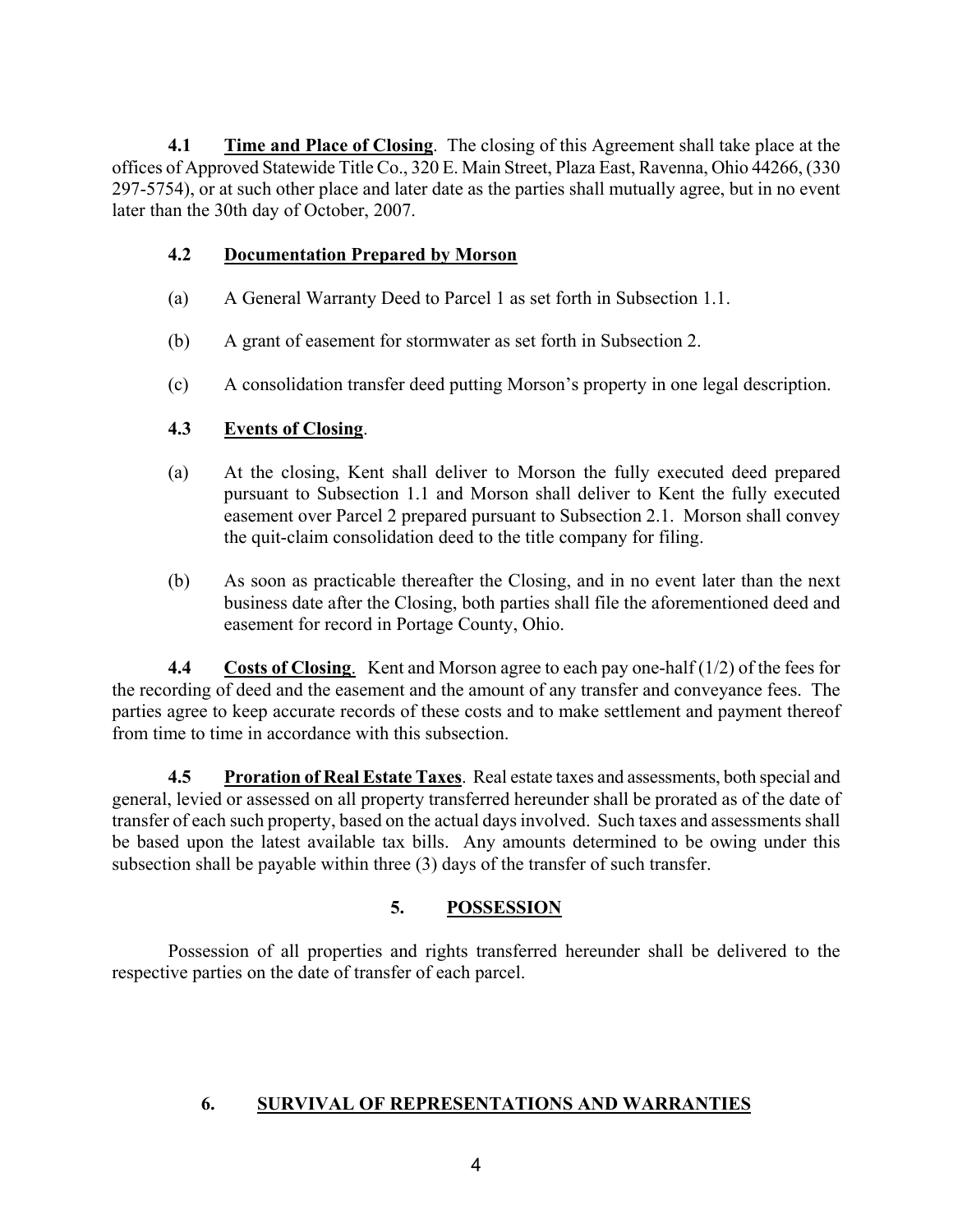The representations and warranties set forth in this Agreement shall be continuing and shall be true and correct on and as of the Closing Date with the same force and effect as if made at that time, and all of such representations and warranties shall survive the Closing and recording of all deeds and easements hereunder and shall not be affected by any investigation, verification, or approval by any party hereto or by anyone on behalf of any party hereto.

# **7. MISCELLANEOUS**

**7.1 Governing Law**. The laws of the State of Ohio shall govern the validity, enforcement, and interpretation of this Agreement.

**7.2 Integration, Modification, Waiver**. This Agreement constitutes the complete and final expression of the agreement of the parties and supersedes all previous contracts, agreements and understandings of the parties, either oral or written. This Agreement cannot be modified, or any of the terms hereof waived, except by an instrument in writing (referring specifically to this Agreement) executed by the party against whom enforcement of the modification or waiver is sought.

**7.3 Counterpart Execution**. This Agreement may be executed in several counterparts, each of which shall be fully effective as an original and all of which together shall constitute one and the same instrument.

**7.4 Invalid Provisions**. If any one or more of the provisions of this Agreement, or the applicability of any such provision to a specific situation, shall be held invalid or unenforceable, such provision shall be modified to the minimum extent necessary to make it or its applicable valid and enforceable, and the validity and enforceability of all other provisions of this Agreement and all other applications of any such provision shall not be affected thereby.

**7.5 Binding Effect**. This Agreement shall be binding upon and inure to the benefit of Kent and Morson, and their respective successors and assigns; provided, however, that this Agreement shall not be assignable by either party without the consent of the other party, which consent shall not be unreasonably withheld.

**7.6 Notices**. Any notice required to be given hereunder shall be deemed given if sent by United States mail, postage prepaid, addressed to the party at the addresses set forth hereinbelow:

| City of Kent                           | c/o The Director of Community Development<br>930 Overholt Road<br>Kent, Ohio 44240 |
|----------------------------------------|------------------------------------------------------------------------------------|
| Robert D. Morson<br>& Monica E. Morson | 911 North Mantua Street<br>Kent, Ohio 44240                                        |

**7.7 Further Acts**. In addition to the acts recited in this Agreement to be performed by Kent and Morson, Kent and Morson agree to perform or cause to be performed at the Closing or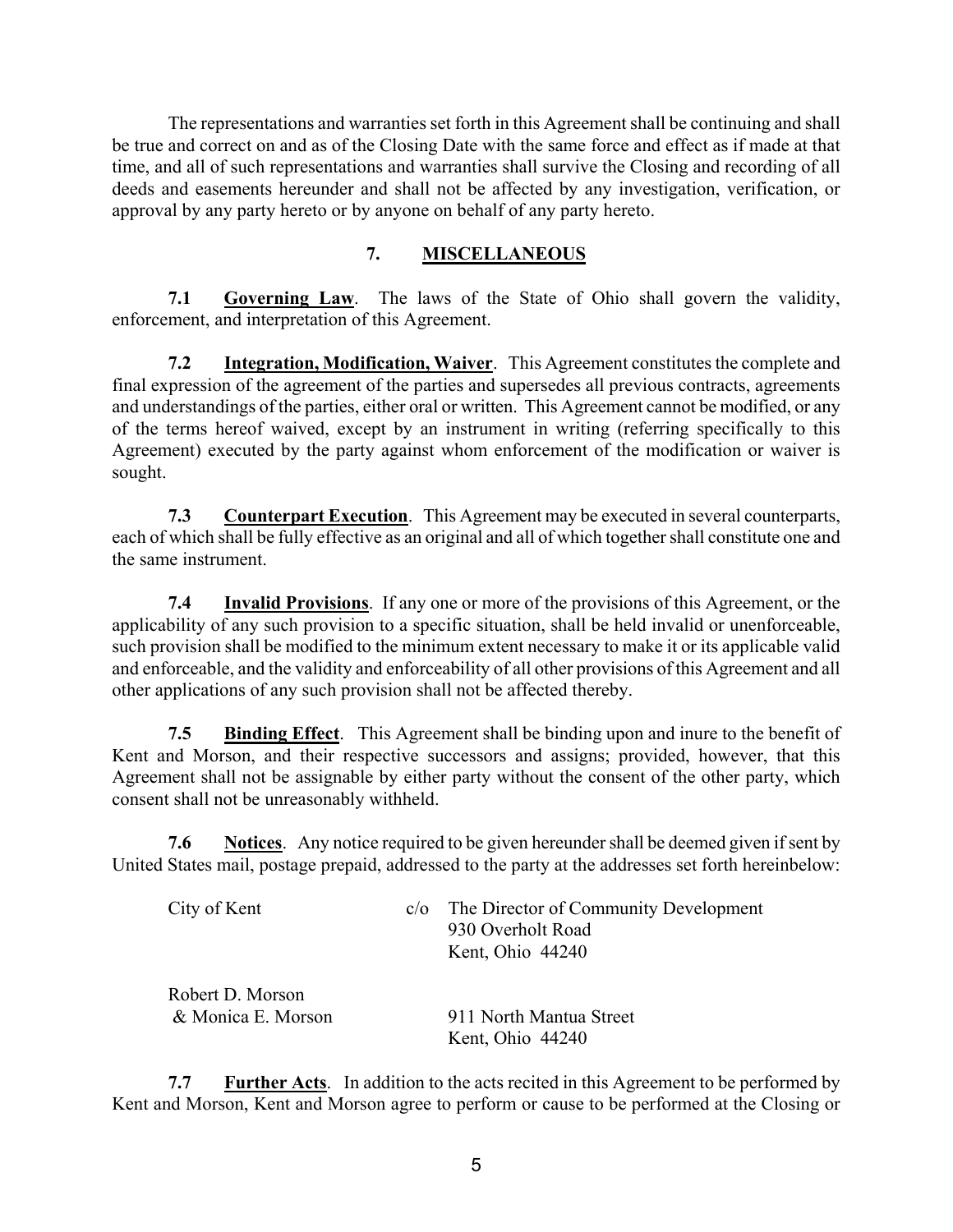after the Closing any and all such further acts as may be reasonably necessary to consummate the transactions contemplated hereby.

IN WITNESS WHEREOF, the parties hereto have caused this Agreement to be executed on the day and year first written above by those duly authorized.

**IN THE PRESENCE OF:** CITY OF KENT

 $\mathcal{L}_\text{max}$  , where  $\mathcal{L}_\text{max}$  and  $\mathcal{L}_\text{max}$  and  $\mathcal{L}_\text{max}$ 

 $\mathcal{L}_\text{max}$ 

 $\mathcal{L}_\text{max}$  , where  $\mathcal{L}_\text{max}$  and  $\mathcal{L}_\text{max}$  and  $\mathcal{L}_\text{max}$ 

\_\_\_\_\_\_\_\_\_\_\_\_\_\_\_\_\_\_\_\_\_\_\_\_\_\_\_\_\_ By:\_\_\_\_\_\_\_\_\_\_\_\_\_\_\_\_\_\_\_\_\_\_\_\_\_\_\_\_\_\_\_\_\_\_

David Ruller, City Manager

 $\mathbf{By:}$ 

Robert D. Morson

 $\qquad \qquad \text{By:} \qquad \qquad \qquad \qquad \text{By:}$ Monica E. Morson